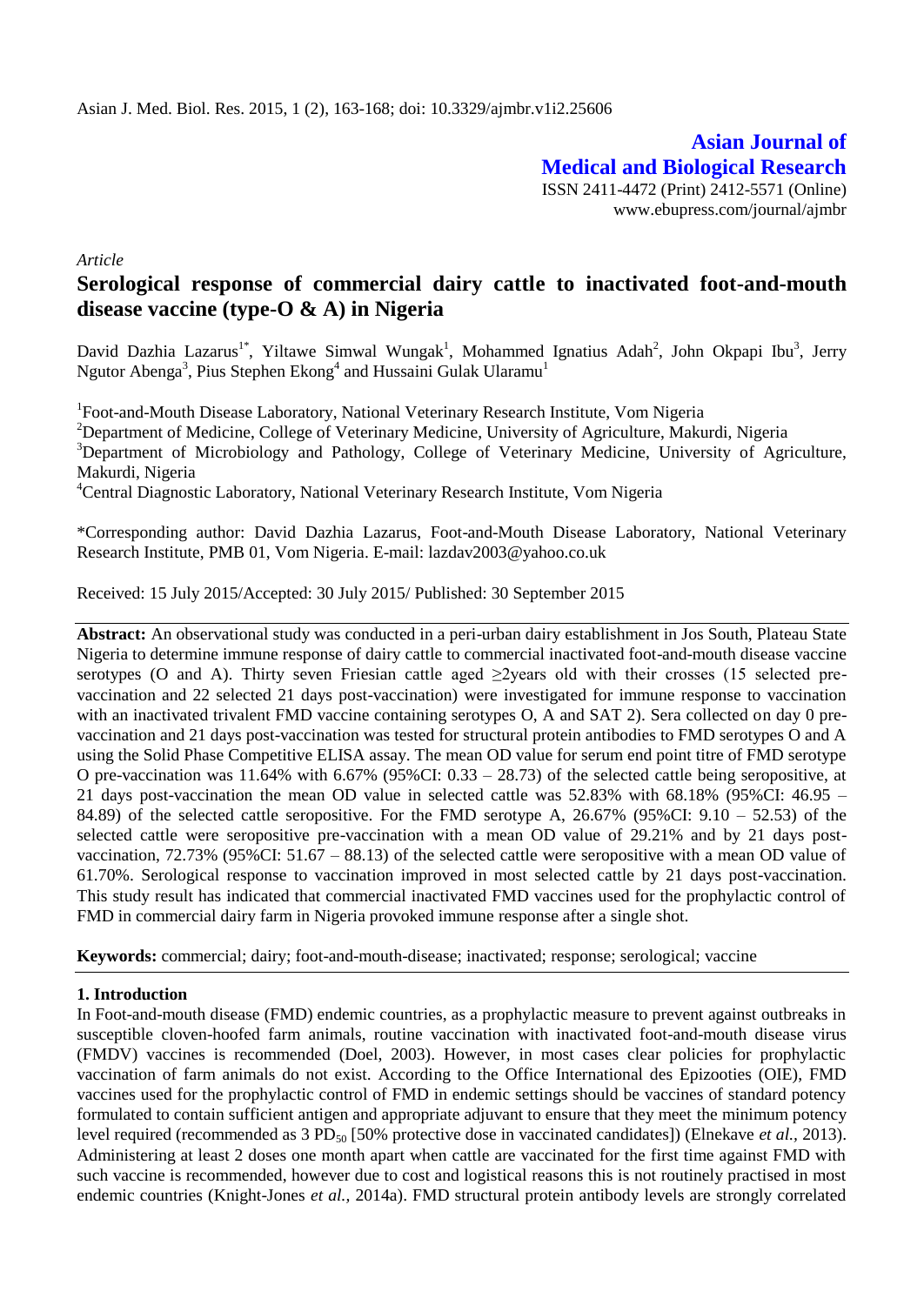with protection in vaccinated cattle (Reeve *et al.,* 2011; Robiolo *et al.,* 2010). Therefore, when testing FMD protection from antibody titre, the serological test used should be correlated with protection (OIE, 2013), because when the test antigen used is different from the one evaluated in the study, the extent of the protection may be uncertain.

Globally, it has been reported that large scale FMD vaccines are being applied to control FMD in clovenhoofed livestock with over 2 billion doses being used annually (Knight-Jones *et al.,* 2014a). However, despite the sustained efforts in the progressive control of FMD, little is done to evaluate the field performance of FMD vaccines (Knight-Jones *et al.,* 2014a). About 2-5% of cattle globally have been reported to be affected by FMD each year with incidence in other cloven-hoofed species reported slightly lower (Knight-Jones *et al.,* 2013). Losses associated with export of livestock commodities have been reported to be of huge importance to countries with developed livestock industries, which has placed a trade barrier restricting economic growth of such countries (Rich and Perry, 2011; Knight-Jones *et al.,* 2013).

In Nigeria, FMD virus is endemic with outbreaks occurring seasonally in most pastoral settings and established farm holdings. To date FMD serotypes O, A, SAT 1 and SAT 2 have been reported in sedentary cattle since the first report of FMD in Nigeria in 1924 (Libeau, 1960; Fasina *et al.,* 2013; Lazarus *et al.,* 2012). Recently between 2009 – 2014, outbreaks of FMD serotypes O, A and SAT 2 have been reported in Jos South, a municipal area which is the second administrative unit for a state structure in Nigeria (FAO, 2010a; FAO, 2010b, FAO, 2014a, FAO, 2014b, FAO, 2014c). Although cattle are not routinely vaccinated for FMD in the country, some established dairy farms vaccinate cattle to prevent against seasonal outbreaks. However, the field effectiveness of such vaccines during outbreak is hardly evaluated. As observed in human vaccination campaign programmes, where seroconversion is often studied using pre and post-vaccination sera to access the vaccine response, a similar survey using sera collected post-vaccination are common in livestock (Knight-Jones *et al.,* 2014c), in which case the proportion of livestock with antibody titre above a specific threshold associated with protection is then determined (Robiolo *et al.,* 2010). In this study we present a preliminary report of serological response of Holstein-Friesian cattle and their crosses vaccinated with inactivated trivalent (O, A and SAT 2) FMD vaccines to antigen for serotypes O and A only.

## **2. Materials and Methods**

### **2.1.Animals**

Holstein Friesian cattle and their crosses belonging to a private commercial dairy farm in Jos South, Plateau State, Nigeria were used for this study. The dairy farm accommodated over a thousand cattle with their calves. From history, there was no introduction of cattle from other localities into the dairy farm and the farm is situated at the outskirt of a local community. As a routine prophylactic programme, all animals on the farm are vaccinated against FMDV serotypes; A, O and SAT 2 annually.

### **2.2. Vaccination and sample collection**

During August, 2012, 300 cattle on the farm were vaccinated with alhydrogel-saponin adjuvanted inactivated FMD vaccine against FMD types O, A and SAT 2 (Aftovax®, Merial Animal Health Ltd/Botswana Vaccine Institute Gaborone). Cattle were individually injected with 3 ml of the vaccine subcutaneously in the neck region using a hypodermic syringe system. Prior to vaccination, 15 cattle aged ≥2years old were randomly selected and whole blood collected from the jugular vein, using plain evacuated tubes to determine the antibodies status prior to vaccination. Blood was allowed to clot at ambient temperature in the field and transported to the laboratory where it was centrifuged at  $1450 \times g$  for 10 min and serum collected and stored at -20°C until testing. After 21 days post-vaccination, 22 cattle were randomly selected and bled to determine seroconversion and immune response to vaccination.

### **2.3. Serological test**

Samples were analysed for FMD-specific antibodies using a Solid-phase Competitive ELISA (SPCE) as previously described elsewhere (Grazioli *et al.,* 2008) for serotypes A and O at the Foot-and-Mouth Disease Laboratory, National Veterinary Research Institute, Vom. The assays were performed using the antibodies FMDV ELISA kits for serotypes A and O produced by IZSLER Biotechnology Laboratory, Brescia-Italy. Briefly, 96 wells pre-coated with FMDV antigens captured by FMD serotypes A and O specific MAb flatbottomed plates were used. Four dilutions at 1/10, 1/30, 1/90 and 1/270 were performed for the sera. Without washing, the conjugate (Horse radish peroxidase) was added and incubated at room temperature for 1 hour. The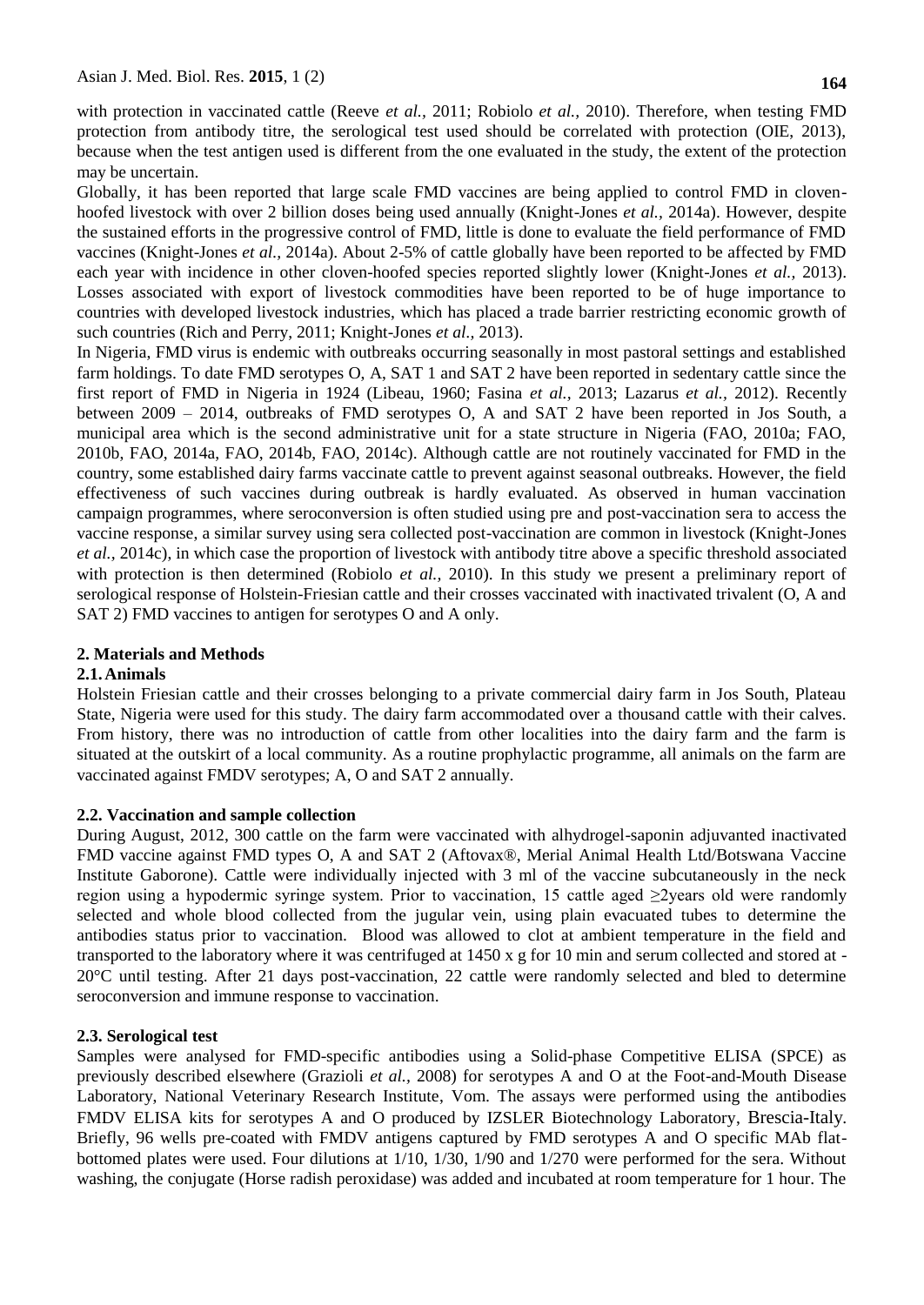plates were then washed, after which the substrate/chromogen solution (Tetra-methyl-benzidine) was added and kept in the dark for 20 minutes. The reaction was later stopped by the addition of a stop solution and the plates were read on a MultiSkan® spectrophotometer ELISA plate reader (Thermo Scientific, USA) at 450 nm wavelength. Serum end-point titre was expressed as the highest dilution producing 50% inhibition, with serum having end point titre  $\geq 50\%$  being classified as positive.

#### **2.4. Statistical analysis**

The data was entered into Microsoft Excel® and exported in R software (version 3.0.2) for analysis. The percentage of seropositive cattle for FMD serotypes O and A were determined and the exact 95% confidence intervals (CI) were calculated using the Pearson-Klopper method. The mean serum end point titre (optical density [OD]) for FMD serotype O and A pre- and post-vaccination were calculated. Differences in the mean OD for each serotype, pre- and post-vaccination, with their 95% CI were calculated using the t-test.

#### **3. Results**

In total 37 cattle were included in the study of which 15 were selected pre-vaccination and 22 were selected 21 days post-vaccination respectively. The cattle were randomly selected from a commercial dairy farm that vaccinates routinely against FMD using a trivalent inactivated vaccine for serotypes (O, A and SAT 2). The percentage of cattle positive for serotype O, pre- and post-vaccination were 6.67% (95% CI: 0.17–31.95%) and 68.18% (95% CI: 45.13–86.14%), respectively (Table 1). There was a significant difference (*P*<0.001) in the mean OD pre- and post-vaccination (mean difference  $= 41.19\%$  (95% CI: 26.74–55.65%). The mean OD for serotype O and A pre- and post-vaccination among selected cattle is presented in Figure 1. The percentage of cattle positive for serotype A, pre- and post-vaccination were 26.67% (95% CI: 7.79–55.10%) and 72.73% (95% CI: 49.78–89.27%), respectively (Table 1). There was a significant difference (P<0.001) in the mean OD pre- and post-vaccination (mean difference  $=$  32.49% (95% CI: 17.51–47.47%).

| Table 1. Distribution of tested and positive samples pre- and post- FMD vaccination of dairy cattle with |  |  |  |
|----------------------------------------------------------------------------------------------------------|--|--|--|
| inactivated types O, A and SAT 2 vaccine.                                                                |  |  |  |

|                     | <b>Pre-vaccination</b> |                                        | <b>Post-vaccination</b> |                    |  |
|---------------------|------------------------|----------------------------------------|-------------------------|--------------------|--|
| Serotype            |                        |                                        |                         |                    |  |
| No. Tested          |                        |                                        |                         |                    |  |
| No. Positive        |                        |                                        |                         | Iб                 |  |
| % Positive (95% CI) |                        | $6.67(0.17-31.95)$ $26.67(7.79-55.10)$ | 68.18 (45.13–86.14)     | 72.73(49.78–89.27) |  |



**Figure 1. Boxplots showing the mean optical density (OD) values for FMD serotype O and A prevaccination and 21 days post-vaccination. Boxplots shows the median value (horizontal line), interquartile range (box) and range (whiskers).**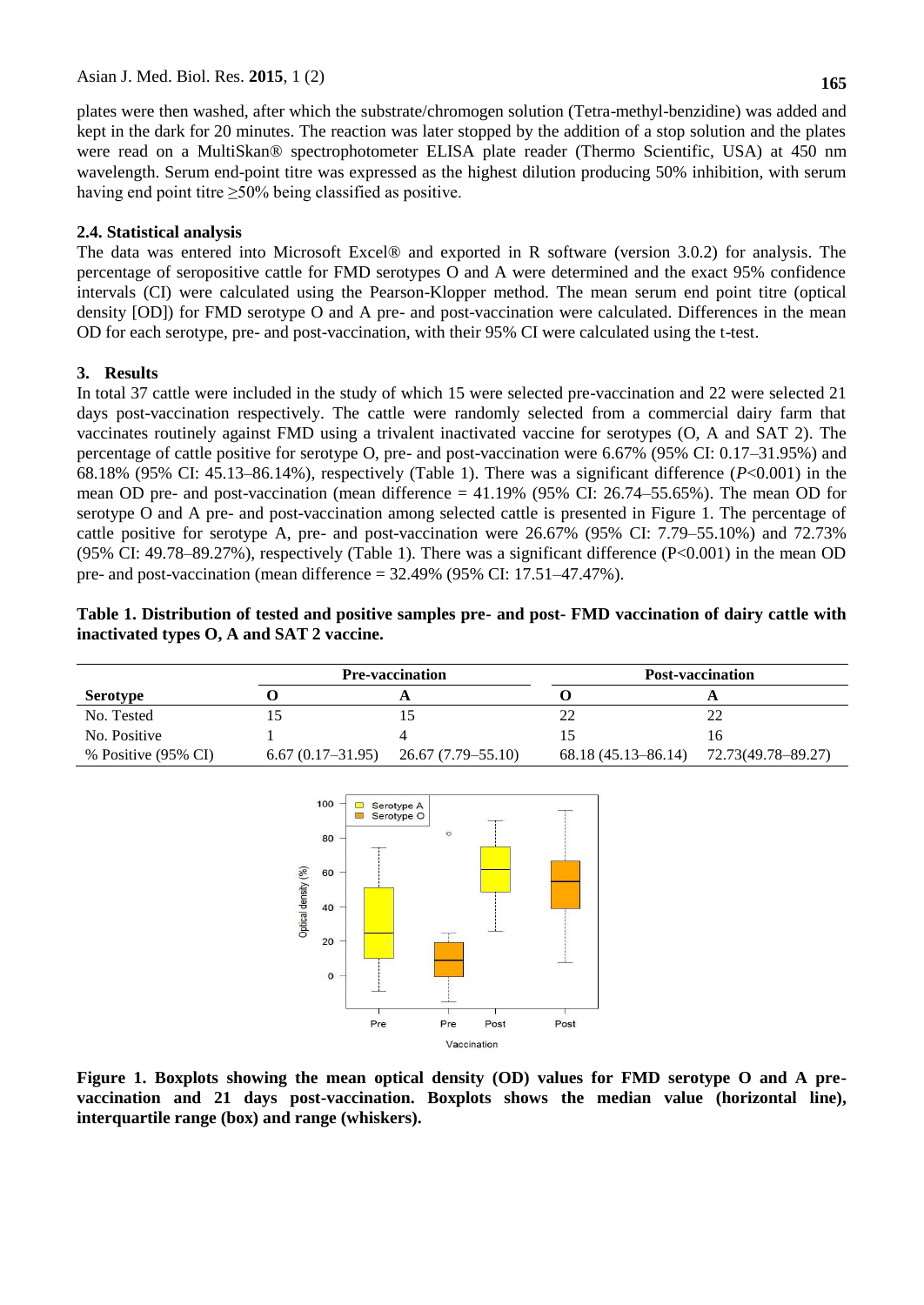#### **4. Discussion**

Vaccination of dairy cattle with a trivalent FMD vaccine (type O, A, and SAT 2) is practiced in some selected dairy farms in Nigeria. However, several previous reports have indicated that imported commercial FMD vaccines have performed sub-optimally under field situation in Nigeria (Nicholls *et al.,* 1983). In this study, we attempted to select a subset of vaccinated population of cattle in order to evaluate immune response to FMD vaccine, testing for serotypes O and A only. To our knowledge, this is about the first time an attempt was made to investigate immune response to commercial FMD vaccines containing serotypes O and A in Nigeria. In a previous study involving FMD serotypes SAT 1 and SAT 2 isolated from Nigeria, it was demonstrated that cattle responded satisfactorily to vaccination irrespective of age, breed, or simultaneous vaccination with Contagious Bovine Pleuro-pneumonia (CBPP) vaccine (Nicholls *et al.,* 1983). Although it is a known fact that FMD vaccines need to be adequately matched to the field virus to ensure sufficient protection against a challenge with a field virus, little is done in most developing countries to match vaccines before implementing campaign programmes. This may not however, be unconnected with the fact that FMD vaccines are not always readily available and farmers would have to make do with what they have. In most cases, this ends up with outbreaks occurring even after animals have been vaccinated against FMD.

This study has demonstrated that the current vaccination programme practiced on the farm does not provide sufficient protection of the herd against FMD should an active outbreak occur within the inter-vaccination interval. In most cases, it is believed that once animals are vaccinated against a disease they are adequately protected. However, with the increased incidence of disease in vaccinated population the need for postvaccination monitoring is being highlighted. Also contrary to the standard recommendation by the manufacturers that cattle in endemic settings should be vaccinated at least twice within a period of 2-8 weeks and thereafter every 4-6 months depending upon the epidemiological situation within the region, most regions in developing countries adopt a single course of an annual mass vaccination campaign proceeding periods of suspected outbreaks.

In this study few animals had evidence of pre-existing antibodies to the serotypes being tested for prevaccination which might be as a result of the rapid decline of antibodies to the previous vaccination as reported previously for alhydrogel-saponin adjuvanted vaccines (Hunter, 1996; Hunter, 1998; Cloete *et al.,* 2008). However, by 21-days post-vaccination there was a marked improvement in immune response of vaccinated cattle for both serotypes O and A, which is indicative of seroconversion to vaccination. It has been reported that vaccinated livestock respond rapidly to the first dose of vaccine and produce peak antibody titres between 14 and 28 days depending on the vaccine composition (Doel, 2003). Immune response against FMDV includes circulating humoral antibody has been shown to correlate with protection (Reeve *et al.,* 2011; Robiolo *et al.,* 2010; Mackowiak *et al.,* 1962; van Bekkun, 1969; Pay and Hingley, 1987; McCullough *et al* 1992a; McCullough *et al.,* 1992b). Therefore serological evidence of FMD antibodies in vaccinated cattle in the absence of circulating field virus might be an indicator of protection against challenge with a homologous virus. This study is limited due to the number of cattle sampled pre and post-vaccination period which might underscore the level of the herd immunity. Another limitation to the study is the inability to test for serotype SAT 2 antigen in the serum of vaccinated cattle which would have provided a better understanding of the immune response to the SAT 2 antigen contained in the vaccine. Since we have not been able to monitor the herd longitudinally for duration of immunity post-vaccination, it will not be possible to demonstrate the duration of antibodies response that persists in vaccinated cattle which will be a guide to designing an effective vaccination regimen. Therefore, we recommend that a detailed and structured study should be designed with the aim of investigating immune response and duration of immunity in Nigerian cattle to commercial vaccines containing relevant FMD serotypes representative of the region. Efforts should also be intensified to develop vaccines using indigenous isolates targeting representative field viruses in Nigeria. Designing an effective vaccination programme with a quality vaccine against FMD will be a welcome development for Nigeria at this moment when the global oil price is declining and the national population is increasing with high demand for animal proteins.

#### **5. Conclusions**

In this study, we have demonstrated that a commercial FMD vaccine with a standard antigen payload used according to the manufacturer's instruction for the inoculation of dairy cattle in Nigeria produced measurable level of anti-FMD antibodies against serotypes O and A by 21 days post-vaccination.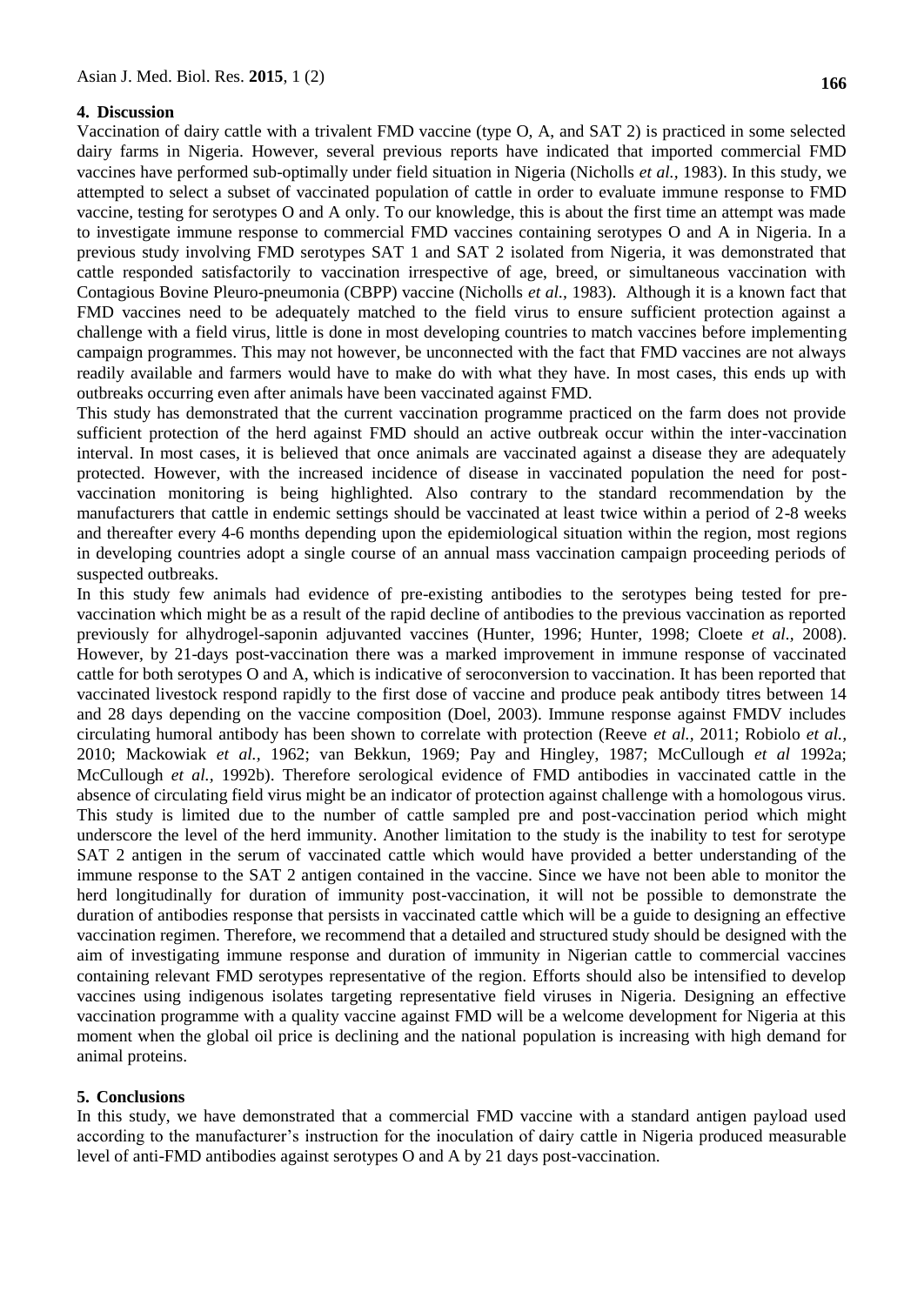#### **Conflict of interest**

None to declare.

#### **References**

- Cloete M, B Dungu, L Van Staden, N Ismail-Cassim and W Vosloo, 2008. Evaluation of different adjuvants for foot-and-mouth disease vaccine containing all the SAT serotypes. Onderstepoort. J. Vet. Res., 75: 17-31. Doel T, 2003. FMD vaccine. Virus Res., 91:81.
- Elnekave E, LY Li, B Zamir Even-Tov, P Hamblin, B Gelman, J Hammond and E Klement, 2013. The field effectiveness of routine and emergency vaccination with an inactivated vaccine against foot and mouth disease. Vaccine, 31: 879-885.
- FAO, 2010a. World Reference Laboratory for Foot-and-Mouth Disease (WRLFMD) Genotyping Report, 7 July 2010, FMD type O, Nigeria, 2009. WRLFMD/2010/000022
- FAO, 2010b. World Reference Laboratory for Foot-and-Mouth Disease (WRLFMD) Genotyping Report, 5 July 2010, FMD type A, Nigeria, 2009. WRLFMD/2010/000022
- FAO, 2014a. World Reference Laboratory for Foot-and-Mouth Disease (WRLFMD) Genotyping Report, 10 July 2014, FMD type O, Nigeria, 2011-2014. WRLFMD/2010/00016
- FAO, 2014b. World Reference Laboratory for Foot-and-Mouth Disease (WRLFMD) Genotyping Report, 10 July 2014, FMD type A, Nigeria, 2011-2013. WRLFMD/2010/00016
- FAO, 2014c. World Reference Laboratory for Foot-and-Mouth Disease (WRLFMD) Genotyping Report, 10 July 2014 FMD type SAT 2, Nigeria, 2011-2012. WRLFMD/2010/00016
- Fasina FO, DR Connell, OA Talabi, DD Lazarus, GA Adeleke, TP Olusanya and JA Fernandez, 2013. Footand-mouth disease (FMD) virus strains and examination of exposure factors associated with FMD seropositivity of cattle herds in Nigeria during 2007-2009. Prev. Vet. Med. 109: 334-342.
- Grazioli S, E Brocchi, V Tranquillo, S Parida and D Paton, 2008. Development of solid phase competitive ELISAs based on monoclonal antibodies for the serology of FMDV serotypes SAT 1 and SAT 2. The Global control of FMD – Tools, ideas and ideals – Erice, Italy 14-17 October 2008, 267-276.
- Hunter P, 1996. The performance of southern African territories serotypes of foot and mouth disease antigen in oil-adjuvanted vaccines. Rev. sci. tech. Off. Int. Epiz., 15: 913-922.
- Hunter P, 1998. Vaccination as a means of control of foot-and-mouth disease in sub-Saharan Africa. Vaccine, 16: 261-264.
- Knight-Jones TJD and J Rushton, 2013. The economic impact of foot and mouth disease- What are they, how big are they and where do they occur. Prev. Vet. Med., 112: 161-173.
- Knight-Jones TJD, 2014c. Field evaluation of foot and mouth disease vaccination in Turkey. PhD Thesis, Royal Veterinary College, University of London. pp. 1-217.
- Knight-Jones TJD, AN Bulut, S Gubbins, KDC Stärk, DU Pfeiffer, K Sumption and DJ Paton, 2014a. Retrospective evaluation of foot and mouth disease vaccine effectiveness in Turkey. Vaccine, 32: 1848- 1855.
- Lazarus DD, WJG Schielen, Y Wungak, D Kwange and FO Fasina, 2012. Sero-epidemiology of foot-andmouth disease in some Border states of Nigeria. Afr J. Microbol. Res., 6: 1756-1761.
- Libeau J, 1960. Foot and mouth disease in Africa South of the Sahara- the present position. Bull Epiz Dis Afr., 8: 152-158.
- Mackowiak C, R Lang, J Fontaine, R Camand and HG Petermann, 1962. Relation entre titre d'anticorps neutralisants et protection des animaux après vaccination anti-aphteuse. Annales de l Institut Pasteur, 103: 252-61.
- McCullough K, F De Simone, E Brocchi, L Capucci, Crowther J and Kihm U, 1992a. Protective immune response against foot-and-mouth disease. J. Virol., 66: 1835-1840.
- McCullough KC, L Bruckner, R Schaffner, W Fraefel, HK Müller and U Kihm, 1992b. Relationship between the anti-FMD virus antibody reaction as measured by different assays, and protection in vivo against challenge infection. Vet. Microbiol., 30: 99-112.
- Nicholls MJ, MM Rweyemamu, EN Okeke, NN Shidali and AG Lamorde, 1983. The control of foot and mouth disease by vaccination: Consideration for Nigeria. Rev. sci. tech. Off. Int. Epiz., 2: 771-780.
- OIE, 2013. Manual of diagnostic tests and vaccines for terrestrial animals, Paris: World Organization for Animal Health.